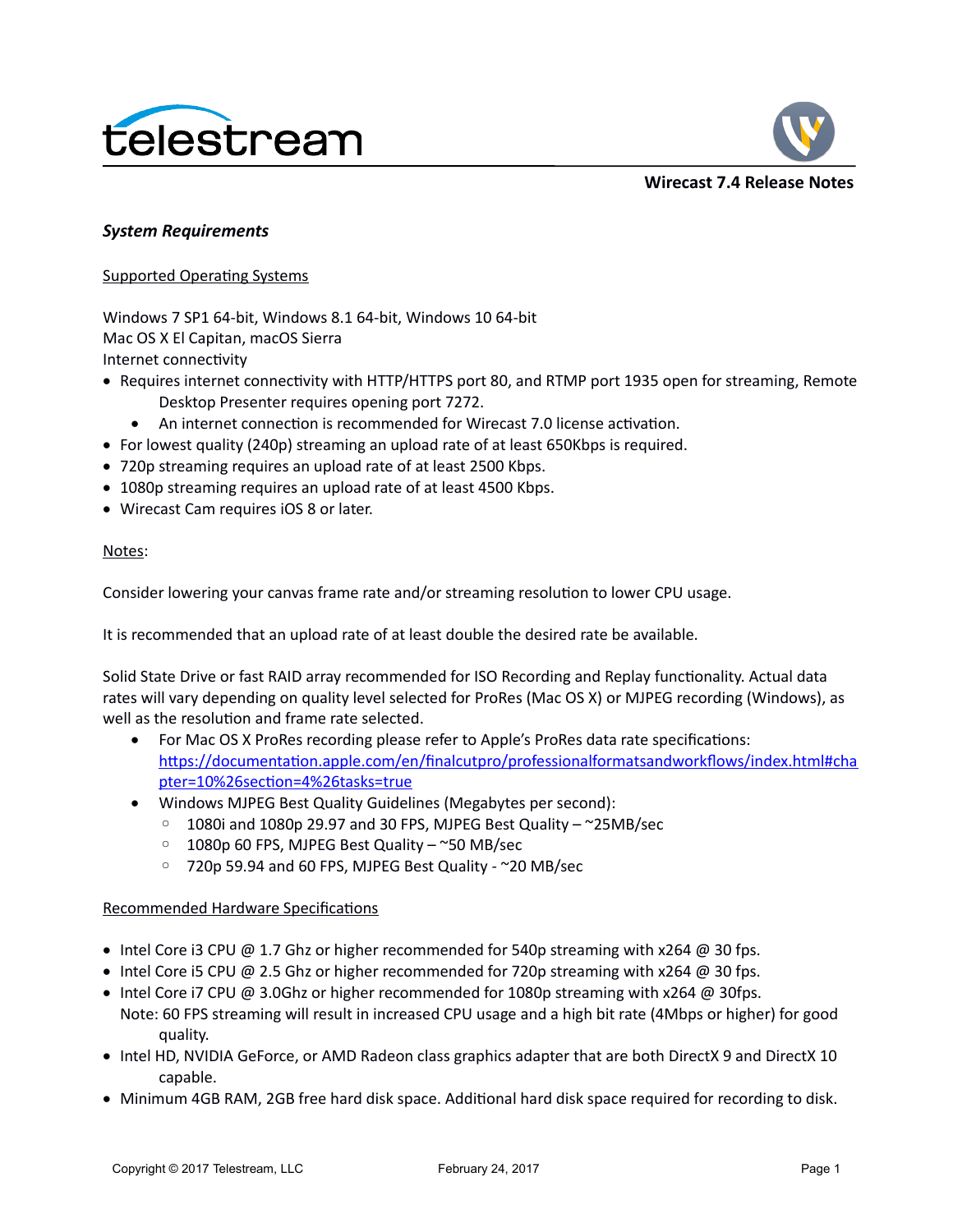### Hardware accelerated encoding requirements

- Intel Quick Sync Video encoding requires an Intel CPU with an Intel® QuickSync Video core. List of Intel  [CPUs supporting QuickSync →](http://ark.intel.com/search/advanced?QuickSyncVideo=true&MarketSegment=DT)
- . NVIDIA NVENC encoding requires an nvidia GPU with Kepler architecture or newer. NVIDIA only maintains a general list of supported GPUs  $\rightarrow$
- Apple Hardware Accelerated H.264 encoding requires a Mac with an integrated Intel GPU.

### *\*Please note: Wirecast 7 does not support OS X Mavericks or previous versions of OS X*

*NewBlueFX Titler Express - Wirecast 7 includes a free copy of NewBlueFX Titler Live Express with over 60 title templates for lower-thirds and overlays (Mac OS X & Windows)*

#### **Remote Desktop Presenter**

● Please use the Remote Desktop Presenter version 2.0.8, available as a separate download from Telestream: www.telestream.net/dtp

## **Wirecast 7.4**

### **Fixes and Enhancements**

- New! Schedule events with the Facebook Live destination
- Improved Wirecast startup time
- Fixed a crash that occurred when changing canvas size while DirectShow sources were in use
- Fixed an issue where a clip would remain on a Facebook page after stopping a continuous live stream
- Fixed an issue where dragging Playlist Shots between Master Layers resulted in the Playlist being left in Preview on the originating Master Layer
- Fixed lack of scroll bars in Facebook Authentication dialog
- Fixed YouTube destination not properly accounting for locale when scheduling events
- Fixed a hang when switching too quickly between listed YouTube events in Output Settings
- Fixed ISO Recording not working properly with BlueFish 4:4:4:4 capture cards on Windows
- Fixed Magewell AIO capture card not working with Wirecast on Windows
- Fixed an issue where Magewell capture cards were always being deinterlaced even when the option was disabled
- Fixed Desktop Presenter shot settings not being saved
- Fixed a memory leak when using Capture Cursor in Screen Capture on macOS
- Fixed hang and crash caused by upgrading documents containing Title shots
- Fixed a crash when using Logitech web cams on Windows
- Fixed an issue where position and scaling were not being saved when using Remote Desktop Presenter
- $\bullet$  Fixed an issue when selecting File  $\rightarrow$  Open twice in a row
- Fixed an issue where Keyboard Shotcut icons on Shot Thumbnails were not updating properly
- Fixed a hang that could occur when closing a File browse panel
- Fixed an issue where Wirecast could sometimes not be closed
- Fixed a random crash on exit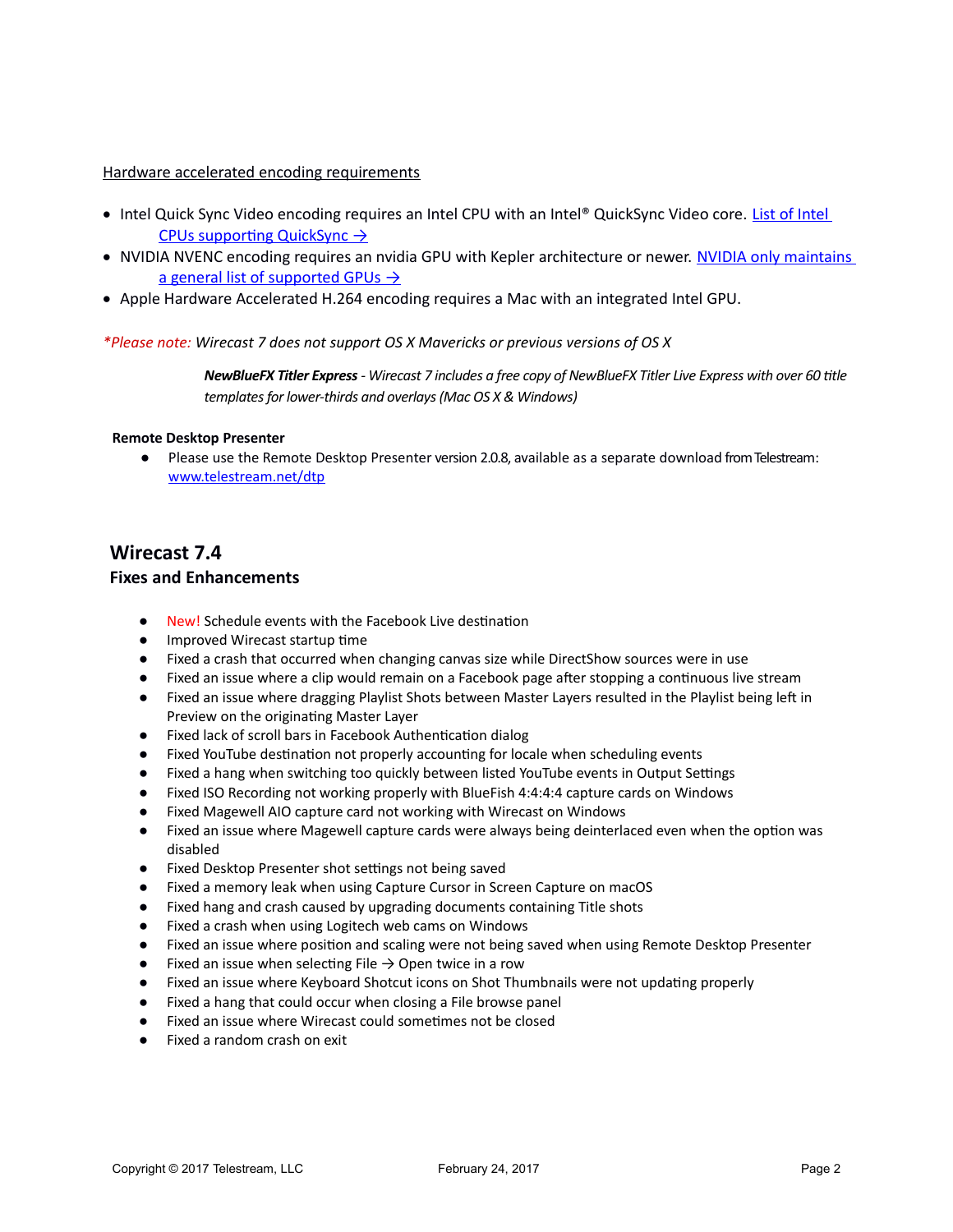# **Wirecast 7.3 Fixes and Enhancements**

- New! Viewership statistics for Facebook Live, including emoticons, comments and shares, and total viewers
- New! Image Carousel source
- New! Open Broadcaster Studio scene import
- Fixed installer issues for certain users who were missing DirectX dependencies
- Updated .NET Framework dependencies from 3.5 to 4.0
- Fixed an issue where External Display Output was not scaling properly on High DPI displays on Windows
- Fixed an issue where screen region selection was not working on High DPI displays on Windows
- Fixed an issue where screen capture was only capturing part of a High DPI display on Windows
- Fixed a crash when toggling Capture Video in Screen Capture plug-in on macOS
- Auto-Reload web pages when they are sent live when "Shutdown" is enabled for Web Display
- Fixed an issue where closing Output Settings would resize the canvas if no changes were made
- Fixed a hang when deleting sources in Preview editing
- Fixed an issue where Hotkey Manager was using too much CPU
- Fixed a crash when stopping streams
- Fixed branded search for Facebook destination
- Fixed an issue where Playlists had to be re-selected to be sent live repeatedly
- Fixed an issue where WMV clips with more than 2 channels of audio would cause a crash
- Fixed a crash on macOS when opening new documents
- Fixed an issue where Twitter authentication was not working in certain instances
- Fixed a crash when adding sources from the Master Layer external windows
- When no game capture source is found the source will now become transparent
- Fixed issues with Text Widget line wrapping

# **Wirecast 7.2**

### **Fixes and Enhancements**

- New! High-DPI display support for Windows
- New! Document recovery after a crash or improper shutdown
- New! Specify a sponsor for branded Facebook streams ("With" entry field)
- New! Progress bar indicator for Playlist and media clip Shots
- New! Options for selecting which sources to copy when Duplicating a Shot
- New! Aspect Ratio lock and "Stretch to Fit" button for video sources
- New! Bind single keys to Hotkeys in the Hotkey Manager
- New! Text Widget background gradient and Text Shadow options
- New! Timestamp filename option for Record to Disk outputs
- Over 100 additional bug fixes and stability improvements

# **Wirecast 7.1**

### **Fixes and Enhancements**

- New! Audio filters in the Audio Mixer. Dynamics, EQ, Delay and more! (Mac OS X & Windows)
- New! Added ability to stream to Facebook Live groups and events (Mac OS X & Windows)
- New! Added "Places" (AKA geo-tagging) to the Facebook Live (Mac OS X & Windows)
- New! Added ability to stream 24/7 to Facebook Live (Mac OS X & Windows)
- New! Magewell capture card SDK integration (Windows)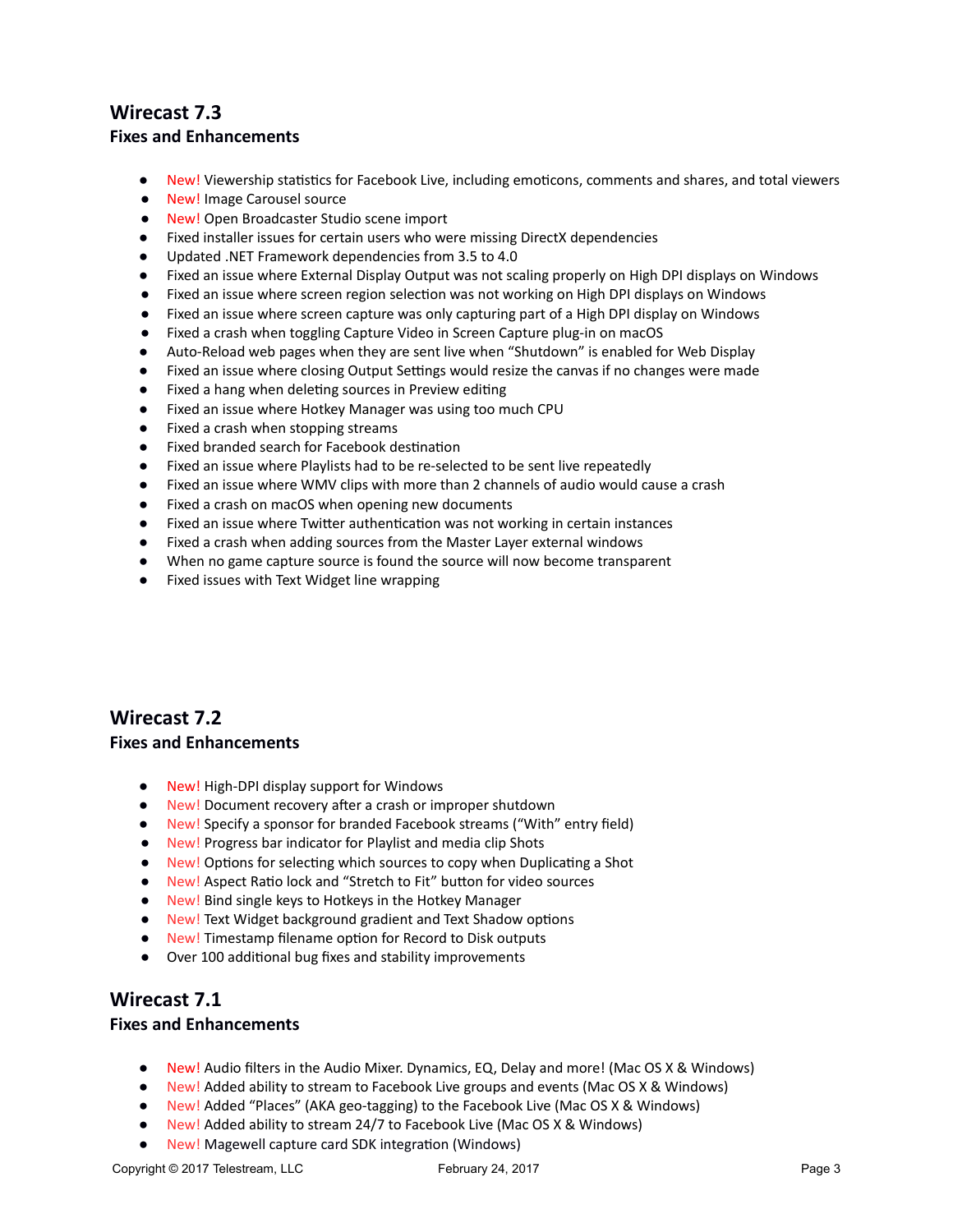- New! Added Hitbox.tv stream destination (Mac OS X & Windows)
- New! Duplicate Shot now performs a "deep copy" of sources and settings in the Shot. Mirror Duplicate will only copy the Shot Layer configuration. Please use Mirror Duplicate if you desire the legacy Shot Duplication functionality (Mac OS X & Windows)
- New! Added shortcut to open the folder where recordings were saved (Mac OS X & Windows)
- New! Added Keyboard Shortcuts to switch to Clear Layer shots (Alt+1 through 5, one for each Master Layer) (Mac OS X & Windows)
- Improve logic around scaling new sources to fit the canvas when added (Mac OS X & Windows)
- Addressed performance and reliability issues for USB DirectShow web cams (Windows)
- Fixed an issue where Remote Desktop Presenter scaling and position was not saving properly (Mac OS X & Windows)
- Improved performance for BlackMagic Capture Cards (Mac OS X & Windows)
- Fixed an issue where ISO Recording would fail if the source format changed (Mac OS X & Windows)
- Usability enhancements around ElGato Game Capture cards (Windows)
- Enabled the usage of Matrox VS4 capture card with Wirecast native ISO Recording (Windows)
- Fixed an issue where Smooth transition was not applying volume ramps (Mac OS X & Windows)
- Addressed reliability issues with CEF-based widget sources (i.e. Text, Solid Color) (Mac OS X & Windows)
- Fixed an issue where Unicast/Multicast streaming were resulting in bad video (Mac OS X & Windows)

# **Wirecast 7.0.1**

### **Fixes and Enhancements**

Fixed an issue with streaming to Facebook Live Pages when a Wirecast user has multiple Facebook pages that are sorted differently by Wirecast and Facebook causing the stream to go to the incorrect page. (Mac OS X & Windows)

# **Wirecast 7.0 Fixes and Enhancements**

Wirecast 7.0 is a major upgrade that encompasses many new features, enhancements and bug fixes across a spectrum of issues and functionality.

- New! General stability improvements and decreased CPU usage! (Mac OS X & Windows)
- New! GPU accelerated H.264 encoder via Intel® Quick Sync Video, NVIDIA® NVENC and Apple® Video Toolbox H.264 (see tech specs above for specifics) (Mac OS X & Windows)
- New! ISO recording from live capture sources Wirecast 7 Pro only (Mac OS X & Windows)
- New! Added ability to update a single Replay Shot OR create new Replay Shots.
- New! UI enhancements including Edit-In-Preview with integrated Shot Inspector (Mac OS X & Windows)
- New! Playlist changed to a new tabbed interface (Mac OS X & Windows)
- New! Shots inside of a Playlist now display a progress bar (Mac OS X & Windows)
- New! Added Shuffle Playlist functionality (Mac OS X & Windows)
- New! Added the ability to apply duration changes to all Shots within a Playlist Shot (Mac OS X & Windows)
- New! Added "." and "," hotkeys for moving between Shots within a Playlist (Mac OS X & Windows)
- New! Added default duration setting for Shots added to a Playlist Shot (Mac OS X & Windows)
- New! Output Statistics histogram view (Mac OS X & Windows)
- New! Global Hotkey Manager (Mac OS X & Windows)
- New! Video delay for individual live video sources (Mac OS X & Windows)
- New! Audio delay for individual live audio sources (Mac OS X & Windows)
- New! Re-designed Audio Mixer user interface (Mac OS X & Windows)